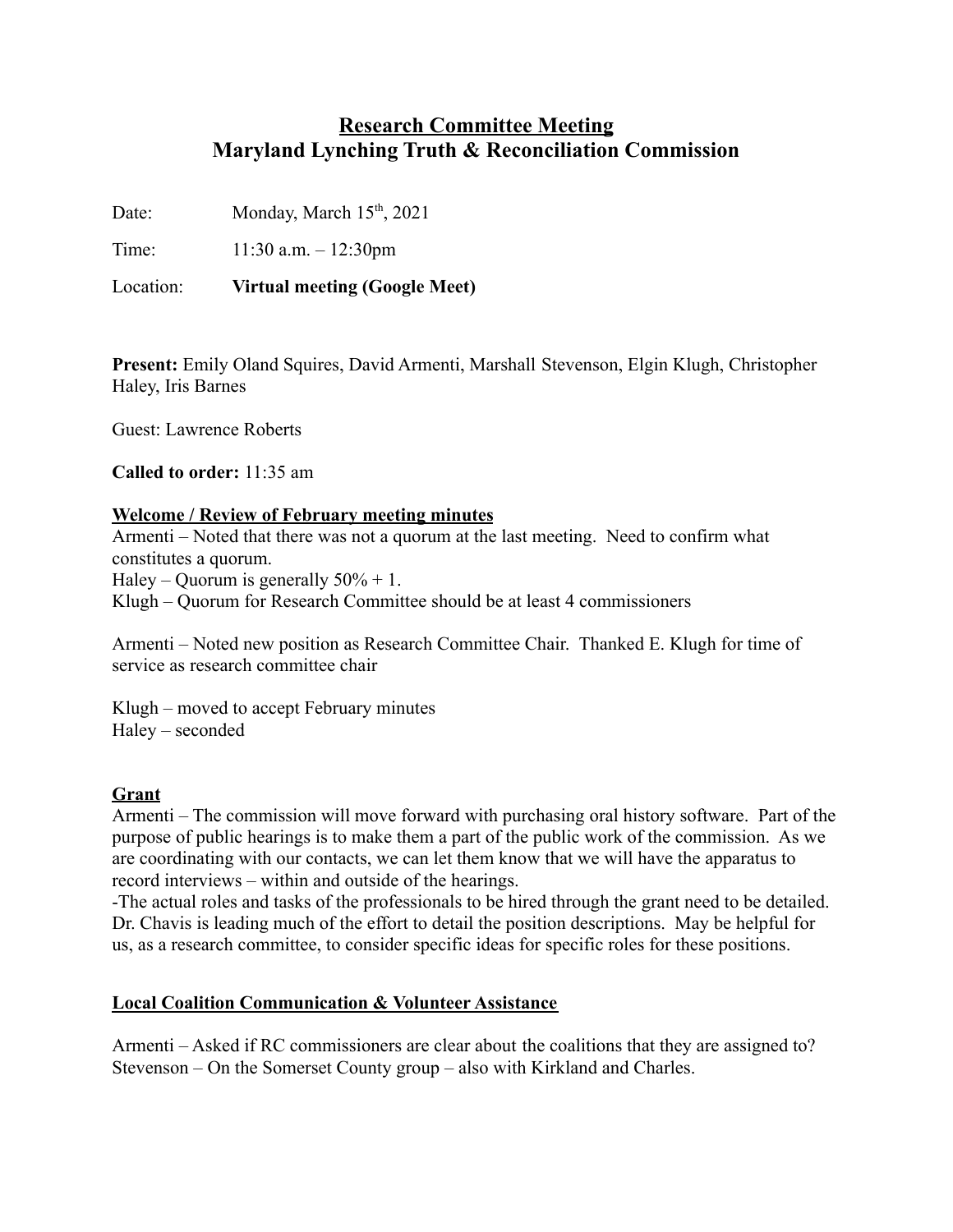Klugh – Montgomery County and Howard County. In touch with Montgomery County and need to connect with Howard County coalition

Barnes – Harford County. Going to reconnect with Cecil County. Noted that the Elkton School may have received funding from MCAAHC. There might be some individuals there willing to form their own Cecil County coalition. Mike Dixon (history professor associated with the Cecil County Historical Society) has been doing some of this research and found a lynching that had not been documented. The issue with Cecil County and Harford County lynching, they are early (1860s) so there is not as much documentation.

Armenti – If the Cecil County case has been corroborated then we should have that incorporated into our information (website). To the extent that Cecil Harford counties will want to share their work – that is something that can be included or linked on the resources page of the MDLTRC website, we can do that with proper attribution.

Barnes - Blogs on the MLMP website provide some of the information as well. Will see if reports are ready to be released. Noted that Baltimore County has been active and that they are planning a memorial. There will also be an event in Wicomico County

Armenti – MLMP event for Howard Cooper (Baltimore County) pushed to May. Originally set for April 17 but need to confirm date

Dr. Creary is a partner with Armenti in work on Frederick. Not sure who is working with the far western MD counties. Will verify who has been assigned to the western counties. If no one, we can consult with MLMP concerning work being done and contacts in those counties.

Armenti – Goal of commission is to begin hearings in the fall.

# **HBCU Presidents**

Klugh – was cc'd on message sent to the CSU president. The CSU president is new and may not be aware of the work of the commission

Stevenson – Has been coordinating with the UMES President's Chief of Staff - they plan to reach out to the other 3 MD HBCU presidents to coordinate a meeting with the commission.

### **The MDLTRC Submission Portal & Email Requests for Research Material**

Armenti – Important to let groups know that we want to highlight and assist their work, not "claim" it. If they are willing to officially share work, we will try to go through the official commission website. Where it is appropriate, we should cc the official commission email so that work can be centralized and be documented.

# **Announcement**

Armenti – Will lead an MCHC panel on April  $8<sup>th</sup>$  with Will Schwartz, David Fakunle, and Maya Davis